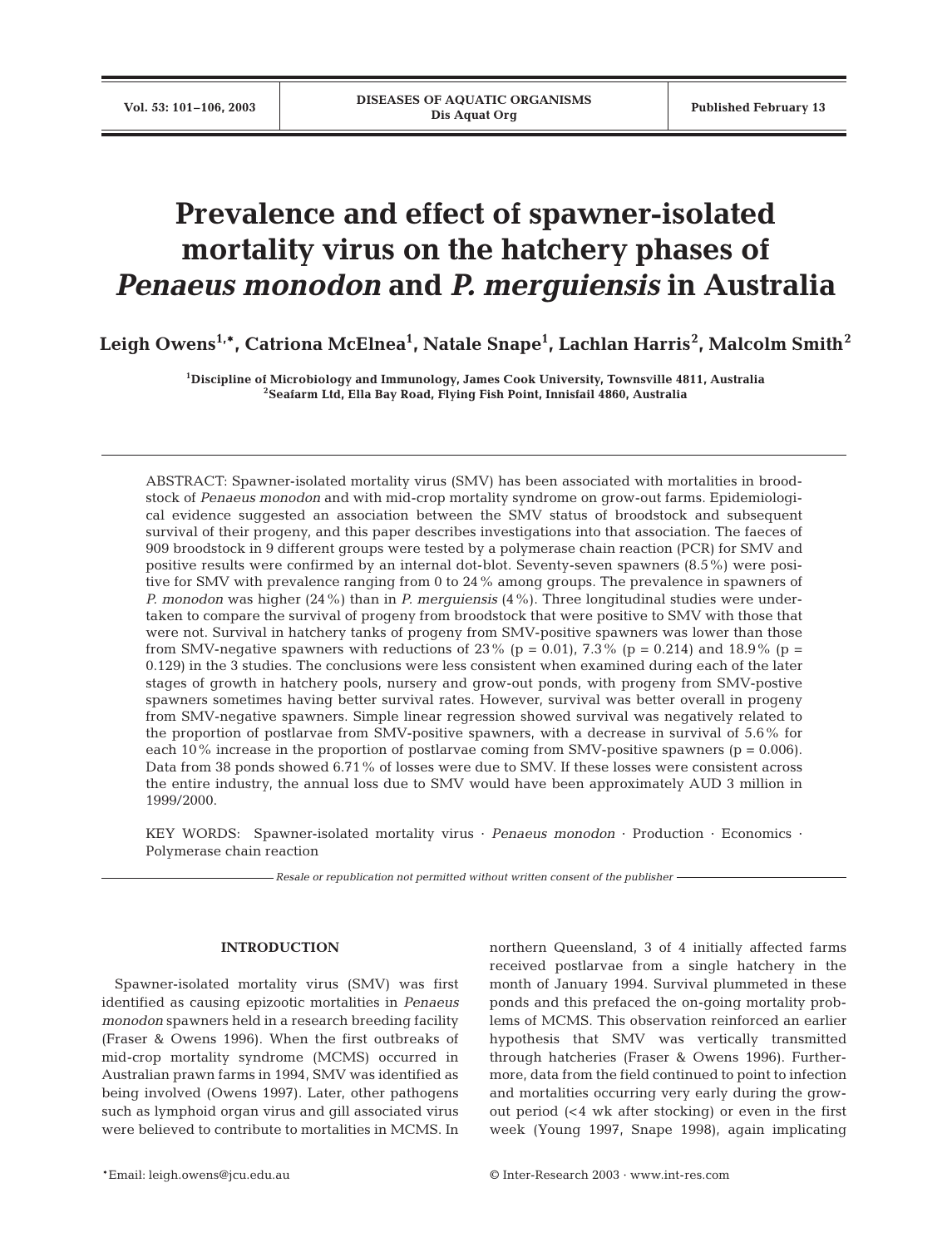hatcheries as a source of infection. Therefore, it was important to further investigate this suspected hatchery link in order to produce better control strategies.

*In situ* hybridisation of *Penaeus monodon* using a gene probe developed for SMV had shown that the major trophic tissue, and usually the first tissue infected, was the gastrointestinal tract (Owens et al. 1998). Target organs included the hepatopancreas, midgut caecae, midgut and to a lesser extent, the hindgut caecae. In a heavy infection, the virus would break through the lamina propria of the gut and become systemic, localising in the lymphoid organ, gonads and heart. Therefore, the most likely route of egress of SMV would be through the gut, voided with the faeces. Since the faeces can be tested without sacrificing the broodstock and it appeared likely that SMV was shed in the faeces, a polymerase chain reaction (PCR) test was developed to detect SMV in faecal casts.

This paper describes the production of the SMV-PCR for testing spawner faeces, the results obtained using such a PCR in commercial hatcheries and farms, and the implications for prawn production.

## **MATERIALS AND METHODS**

**Design.** The SMV status of 909 individually housed broodstock located at 3 commercial hatcheries between December 1997 and September 1999 was determined by faecal PCR. These broodstock represented 9 groups tested at different times during the study. The prevalence of SMV infection in broodstock was estimated and compared among groups.

The survival rates were then estimated and compared for 231 batches of postlarvae from some of these spawners in 3 longitudinal studies. In the first study, the survival of 42 mixed batches of *Penaeus monodon* postlarvae from multiple spawners was estimated in the hatchery tanks and again in the grow-out ponds. In the second study, 124 batches of *P. monodon* postlarvae in hatchery tanks were monitored and transferred to hatchery pools, where 108 of those batches continued to be monitored, and then 49 of these batches were transferred to nursery ponds and monitored there. In the third study, 65 batches of *P. merguiensis* postlarvae in hatchery tanks were monitored, followed to hatchery pools, where 61 of these batches were monitored and then 48 of these batches were monitored in nursery ponds.

The effect of the level of SMV contamination on survival of *Penaeus mondon* progeny was also assessed. As tank space was at a premium in the hatcheries, progeny of infected *P. monodon* spawners were mixed with the progeny of non-infected spawners to reach the optimum rearing density for 23 of the batches of progeny in Study 1. Contamination was estimated by the proportion of larvae coming from SMV-positive spawners divided by the total number of larvae in the tank. This led to different rates of SMV contamination of batches and the subsequent survival of progeny was monitored in both the hatchery and grow-out ponds.

To determine if there was a transfer of SMV from the hatcheries to grow-out ponds, *in situ* hybridisation was used each week to determine the SMV status of 20 individuals per pond for those 2 ponds with the lowest estimated survival through to harvest. This was then used to estimate the change in SMV prevalence during the first 6 wk in grow-out ponds.

**Survival estimation.** Survival was estimated on a weekly basis by counting the number of larvae in  $5 \times 11$ aliquots and extrapolating to the final tank, pool or pond volume. Errors in estimates do occur, as seen by the higher than 100% survival in Fig. 1. However, hatcheries are paid by the number of postlarvae delivered to the grow-out farms and, therefore, their estimates are generally reliable.

**Faecal collection.** Faeces were collected from individually housed, female broodstock held overnight in the broodstock tanks as soon as possible after they arrived in the hatchery. Faecal samples were boiled immediately after collection in TE buffer (20 mM Tris-HCL, 10 mM EDTA, pH 8.0; Sambrook et al. 1989) as laboratory studies had shown that proteases and nucleases present in the faeces quickly destroyed any virus present. The samples were then stored at –20°C until further processing.

**DNA extraction from faeces.** The method used to extract DNA reduces melanin from the extract which inhibits PCR (Giambernardi et al. 1998). Samples were vortexed to disrupt the faecal strings and digested with 200  $\mu$ g ml<sup>-1</sup> Proteinase K (PK) and triton X-100 for 2 h at 56°C. The DNA was then selectively attached to silica and proteins denatured with a chaotropic agent (NaI; Progen Industries, Bandpure™). The nucleic acid extract was washed and eluted in accordance with the manufacturer's instructions. The DNA was resuspended in a final volume ratio of 30:1 of 10 mM Tris-HCl pH 8.0. Five microlitres of the extract was used in a 25:1 ratio PCR.

**Testing of spawners.** A combination of 2 sets of PCR primers (SMV260, SMV200) and a DIG-labelled dot blot confirmation test (SMV150) for the smaller amplicon was designed from a cloned piece of SMV DNA. As the SMV200 had a confirmation step with the internal dot blot (SMV150), this test was accepted as the 'gold standard' detection test. Assigning SMV200 with the dot blot confirmation test as the gold standard (100% sensitivity and specificity), SMV260 had a relative sensitivity of 3.2% and relative specificity of 97%.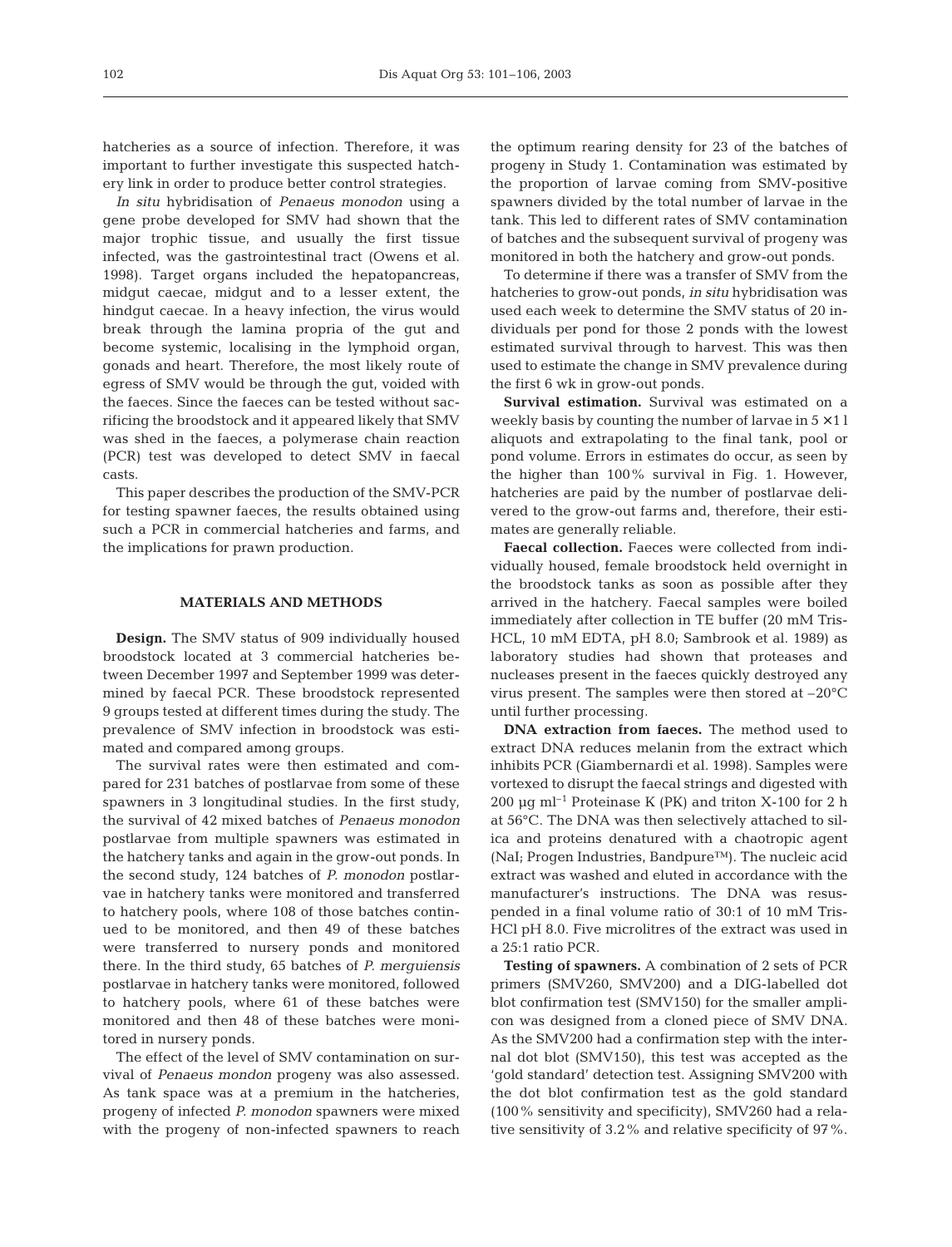SMV200 alone had an improved relative sensitivity of 93.6% and relative specificity of 100%. For the first set of faecal samples (December 1997), those samples producing amplicons with either set of primers were scored as positive. Thereafter, samples scored as positive were those that were positive on confirmation with the dot blot. This test detected about 100 copies of the genome of SMV.

**Labelling of SMV gene probe.** The SMV gene probe was labelled with DIG-11-dUTP (Boehringer Mannheim) using the PCR and M13 primers, whose complementary sequences were incorporated into the vector which contained cloned SMV DNA. The reaction cocktail included 150 µM dNTP (30 µM DIG-11-dUTP and 120 µM dTTP), 0.5 µM primers, 2.5 mM  $MqCl<sub>2</sub>$  and 1 U of *Tth* polymerase (Biotech International) in a reaction volume of 50 µl. The reaction mixture was initially heated to 95°C for 4 min, then denatured at 95°C, annealed at 55°C, both for 50 s, and extended at 72°C for 2 min; this was repeated 35 times with a final extension time of 7 min. An aliquot was electrophoresed through 1% agarose to determine purity of the PCR product. Unincorporated DIG-dUTP was separated from labeled product using ultrafiltration by centricon 100 (Amicon) and the concentration of probe estimated by comparison with a labelled standard (Boehringer Mannheim) following the protocol provided by the manufacturer.

**Processing of specimens.** Prawns were caught with a 1 m beam trawl in grow-out ponds. They were fixed in Davidson's fixative by injection and immersion for 24 h, after which specimens were transferred to 70% ethanol for subsequent storage (Bell & Lightner 1988). Following fixation, specimens were processed and embedded as described by Culling et al. (1985). Sections of 5 µm were cut and adhered to silane (Sigma) treated glass slides and left overnight at 60°C.

**Hybridisation.** The *in situ* hybridisation method used was based on that described by Rolighed & Lindeberg (1996) with some modifications. Briefly, tissue sections were deparaffinised through xylene, washed several times in ethanol and rehydrated in distilled water, and finally equilibrated in TNE (50 mM Tris-HCl pH 7.4, 10 mM NaCl, 1 mM EDTA) buffer. Tissues were then made permeable to probe by digestion with PK 100  $\mu$ g ml<sup>-1</sup> at 37 to 56°C for 10 min. Digestion was stopped by addition of glycine to a final concentration of  $0.2\%$  (w/v). Tissues were then stablised in  $0.4\%$ paraformaldehyde for 5 min at 4°C. This was followed by 2 washes in double distilled water for 5 min after which tissues were air dried for 5 min. The probe was then applied at a concentration of 1 ng  $\mu$ <sup>-1</sup> in hybridisation buffer (50% formamide, 5% dextran sulphate, 0.5 mg sperm DNA ml<sup>-1</sup>, Denhardt's solution,  $4 \times SSC$ [0.15 M NaCl, 0.015 M sodium citrate, pH 7.0]), a cov-

erslip applied, then tissue and probe DNA denatured simultaneously at 95°C for 8 min. Slides were immediately quenched on ice for 1 min and hybridised at 37°C overnight. Nonspecifically bound probe was removed by washing in 2× SSC twice for 5 min at room temperature and once in 0.1× SSC at 37°C. Detection of bound probe was carried out in accordance with the protocol described by Durand et al. (1996) with colour development carried out overnight. Tissues were counterstained with 0.5% aqueous Bismarck Brown for 30 s and mounted with Crestia (Scientific Supplies) and Depex (Gurr).

**Statistical analyses.** Confidence limits for prevalence were calculated using exact binomial methods while infection and survival rates were compared using Pearson Chi-squared tests (EpiInfo 6.04d, Centers for Disease Control and Prevention 2001). Simple linear regression (Statistix 7.0, Analytical Software 2000) was used to test the association between the proportion of postlarvae from SMV-positive spawners and subsequent survival of *Penaeus monodon*.

## **RESULTS**

## **Faecal testing**

Overall, 77 of the 909 spawners (8.47%) tested positive for SMV (Table 1). However, there was significant variation in the prevalence among the 9 groups examined  $(p < 0.001)$ . Prevalence ranged from 0 to 24 % but it was not possible to evaluate trends over time as there was insufficient data. Not all the broodstock from which faecal samples were taken were identified to species. In those that were identified, the prevalence was 24% in *Penaeus monodon* and 4% in *P. merguiensis* (Table 1) and the difference was significant (p < 0.001)*.*

#### **Larval survival**

Survival estimates were obtained for all 3 longitudinal studies for (1) hatchery tanks, (2) hatchery pools and nursery ponds in Studies 2 and 3, and (3) grow-out ponds in Study 1 (Table 2). Survival of postlarvae in hatchery tanks was lower for SMV-infected broodstock in all studies  $(-23, -7.3, -18.9\%)$  but only significant in Study 1  $(-23\%, p = 0.01)$ . In hatchery pools, it was significantly lower in Study 2  $(-14.9\% , p = 0.008)$  and higher in Study 3 though this was not significant (13%,  $p = 0.327$ ). In nursery ponds, it was significantly lower in Study 3 (-23.7%,  $p = 0.016$ ), and higher in Study 2, though this was not significant  $(6.03\% , p = 0.305)$ . In the grow-out ponds it was lower in Study 1 but this was not significant  $(-15\%, p = 0.339)$ .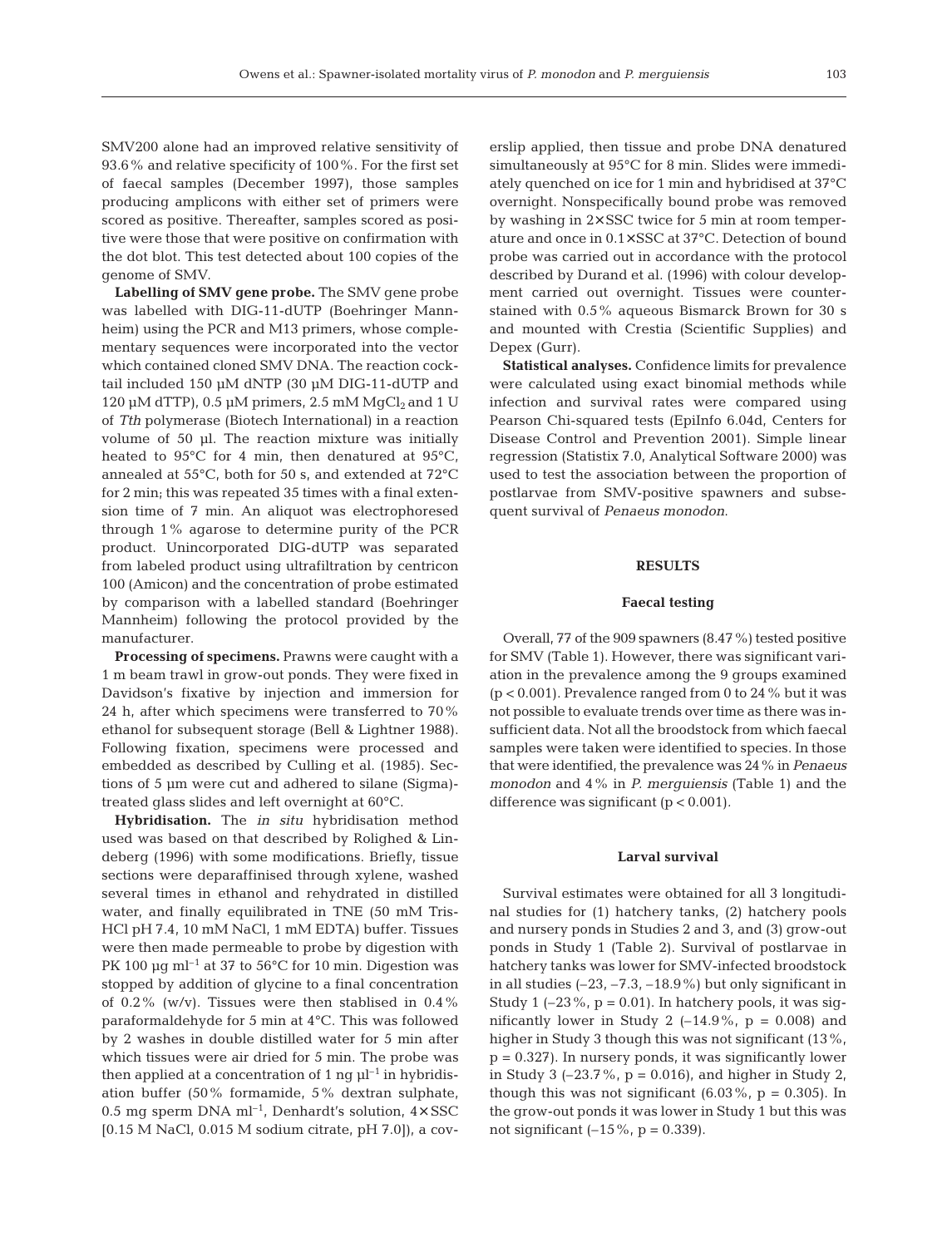Table 1. Prevalence of spawner-isolated mortality virus (SMV)-infected spawners at hatcheries detected by PCR/dot blot on faecal samples. Not all broodstock were identified to species and this explains the discrepancy in the total number of broodstock when compared with the sum of the numbers of *Penaeus monodon* and *P. merguiensis*

| Date           | No. positive/<br>no. of broodstock | Prevalence<br>(% ) | $95\%$ confidence<br>limits |
|----------------|------------------------------------|--------------------|-----------------------------|
| Dec 1997       | 7/30                               | 23                 | $9.8 - 42$                  |
| Jan 1998.      | 1/102                              |                    | $1 - 4.6$                   |
| Feb 1998       | 7/70                               | 10                 | $3.5 - 15$                  |
| Mar 1998       | 10/126                             | 8                  | $3.8 - 11.5$                |
| Aug 1998       | 6/138                              | 4                  | $1 - 9$                     |
| Sep 1998       | 8/108                              | 7                  | $3 - 13.8$                  |
| Dec 1998       | 7/176                              | 4                  | $1.6 - 8$                   |
| Sep 1999       | 31/131                             | 24                 | $16.8 - 32.5$               |
| Sep 1999       | 0/28                               | $\Omega$           | $0 - 11.6$                  |
| Total          | 77/909                             | 8.47               | $6.3 - 10.3$                |
| P. monodon     | 65/266                             | 24.4               | $19.4 - 30.4$               |
| P. merquiensis | 12/277                             | 4.33               | $2.3 - 7.8$                 |

Linear regression showed that survival was negatively related to the proportion of postlarvae from SMV-infected spawners (Fig. 1). The estimated survival rate for uncontaminated progeny was approximately 74% ( $p = 0.000$ ) while survival rate decreased by 5.6% for each 10% increase in the proportion of postlarvae coming from SMV-positive spawners  $(p = 0.006)$ .

Most of the deaths of postlarvae occurred at PL  $10-12$  (90%) with a range of PL 9–16. Study 3 consisted of *Penaeus merguiensis*. Because their growth rates were higher, they were moved through the hatchery more quickly than were comparable batches of *P. monodon*, and differences in mortalities were greater at a later stage of the production cycle for this species.

The lack of statistical significance in some instances may have been due to lack of statistical power because of relatively small sample sizes. For example, the difference in survival in hatchery tanks in Study 3, shown in Table 2, is large (18.9%) but not statistically significant.

## **Prevalence of SMV in grow-out ponds**

*In situ* hybridisation indicated that Pond 1 had approximately a 20% prevalence of SMV for the first 3 wk that then dropped to 0% for the rest of the sampling period (Fig. 2). Pond 2 had an initial prevalence of SMV of 35% at 3 d post-stocking, which became undetectable for 3 wk and then rose to 60% by Week 6 (Fig. 2). Due to the low number of prawns sampled each week (20), the prevalence estimates are insufficiently precise to draw any firm conclusions. For example, a prevalence estimate of 0% has an upper 95% confidence limit of 17% for a sample size of 20.

# **DISCUSSION**

Previous observations suggested that SMV was vertically transmitted through hatcheries. We have been able to provide further evidence of a hatch-

ery link and quantify its impact to some extent. SMV was first identified as causing epizootic mortalities in *Penaeus monodon* spawners held in a research breeding facility (Fraser & Owens 1996). When the first outbreaks of MCMS occurred in Australian prawn farms in 1994,

Table 2. Survival of progeny of spawner-isolated mortality virus (SMV)-PCR positive spawners compared to SMV-PCR negative spawners at different stages of the production cycle for *Penaeus monodon* and *P. merguiensis*. Study 1 consisted of mixed batches from multiple spawners. If 1 spawner of a batch was positive, that batch was classified positive. In Studies 2 and 3 each batch was from an individual spawner. ns: non-significant

|                                                                                                | Study 1<br>survival %                                   | Study 2<br>P. monodon P. monodon<br>survival $\%$ | Study 3<br>P. merquiensis<br>survival $%$ |
|------------------------------------------------------------------------------------------------|---------------------------------------------------------|---------------------------------------------------|-------------------------------------------|
| <b>Hatchery tanks</b>                                                                          | 42 batches                                              | 124 batches                                       | 65 batches                                |
| SMV-negative spawners                                                                          | 74                                                      | 60.8                                              | 59.6                                      |
| SMV-positive spawners                                                                          | 51                                                      | 53.5                                              | 40.7                                      |
| Difference                                                                                     | $-23$                                                   | $-7.3$                                            | $-18.9$                                   |
| Significance                                                                                   | $p = 0.01$                                              | $ns, p = 0.214$                                   | $ns$ , $p = 0.129$                        |
| <b>Hatchery</b> pools                                                                          |                                                         | 108 batches                                       | 61 batches                                |
| SMV-negative spawners                                                                          |                                                         | 61.2                                              | 76                                        |
| SMV-positive spawners                                                                          |                                                         | 46.3                                              | 89                                        |
| Difference                                                                                     |                                                         | $-14.9$                                           | 13                                        |
| Significance                                                                                   |                                                         | $p = 0.0077$                                      | $ns$ , $p = 0.327$                        |
| <b>Nursery ponds</b>                                                                           |                                                         | 49 batches                                        | 48 batches                                |
| SMV-negative spawners                                                                          |                                                         | 49.3                                              | 72                                        |
| SMV-positive spawners                                                                          |                                                         | 55.6                                              | 49.3                                      |
| Difference                                                                                     |                                                         | 6.03                                              | $-23.7$                                   |
| Significance                                                                                   |                                                         | $ns, p = 0.305$                                   | $p = 0.016$                               |
| Grow-out ponds<br>SMV-negative spawners<br>SMV-positive spawners<br>Difference<br>Significance | 38 batches<br>66.5<br>51.5<br>$-1.5$<br>$ns, p = 0.339$ |                                                   |                                           |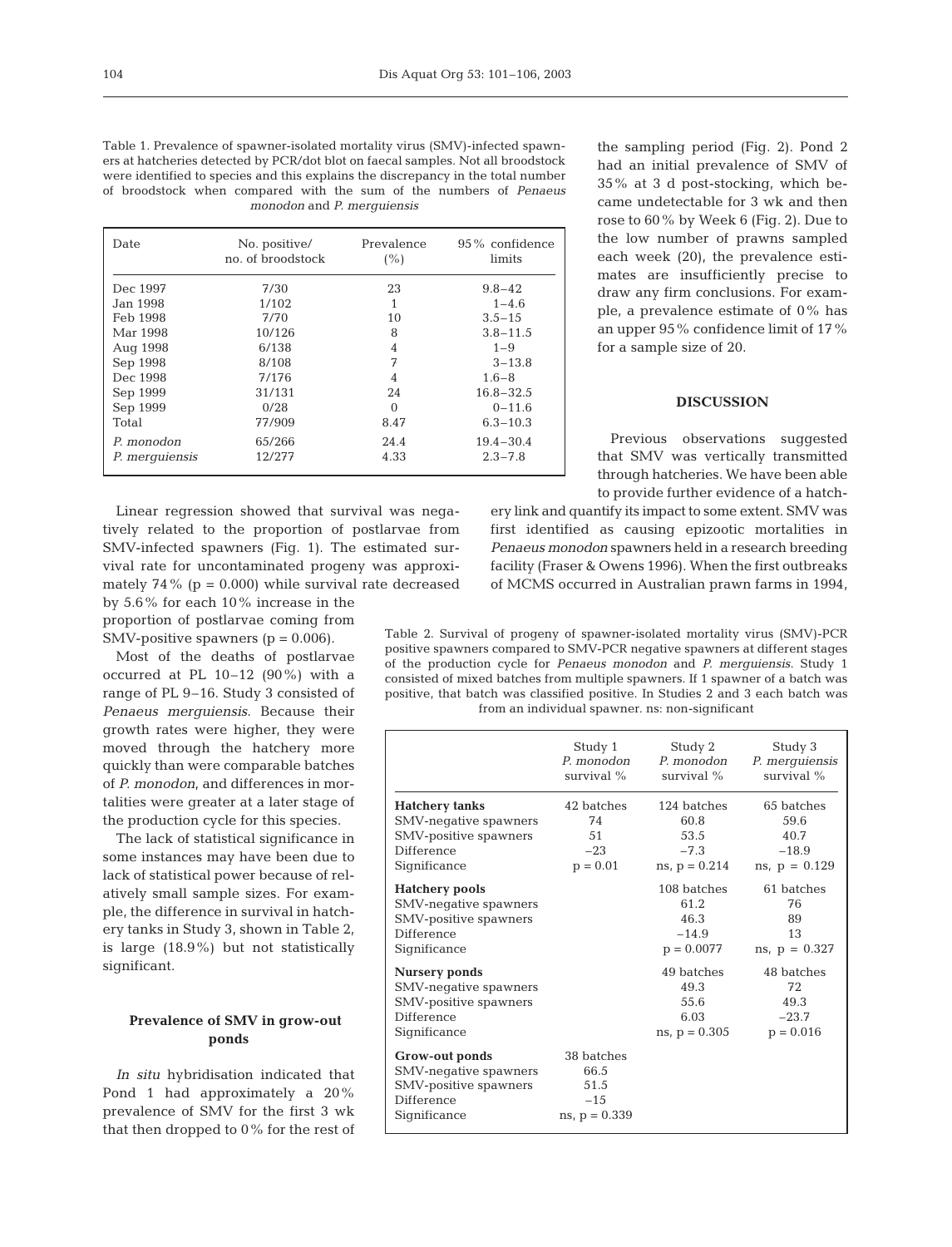

Fig. 1. Relationship between the survival of postlarvae of *Penaeus monodon* and the rate of contamination with spawner-isolated mortality virus (SMV). Survival of greater than 100% is due to errors in the method of estimating the total number of larvae from counting subsamples and extrapolating to the whole batch. The fitted simple linear regression line is  $y = 72.69 - 0.529x$ . p-values for the intercept and slope were 0.000 and 0.006 respectively

SMV was identified as being associated with the mortalities (Owens 1997). In northern Queensland farms, 3 of 4 initially affected farms received postlarvae from a single hatchery in January 1994. Once SMV becomes systemic in prawns by breaking through the lamina propria of the gut into the haemocoel, one of the main tissues that become probe-positive are the gonads (Owens et al. 1998). This suggests a possible mechanism for vertical transmission from broodstock to postlarvae through infected reproductive tissues.

Furthermore, virus is released in the faeces of spawners and this can also contaminate eggs during spawning.

In hatchery tanks, postlarvae from SMV-positive spawners had poorer survival than those from SMV-negative spawners for all 3 data sets (23, 7.3 and 18.9% worse). The picture was less consistent in the hatchery pools and nursery ponds, where data were collected in Studies 2 and 3 only. However, the compounded difference in survival from hatchery tanks to nursery ponds was  $4.5\%$  in Study 2 (61.2  $\times$  $49.3\% - 46.3 \times 55.6\%$  and  $10.8\%$  in Study 3 (76  $\times$  72% – 89  $\times$  49.3%), with postlarvae from SMV-positive spawners again performing the worse. Differences in grow-out ponds were only estimated in Study 1 where postlarvae from SMV-positive spawners had a 15% lower survival during this period. While variability between batches of prawns in hatcheries and ponds makes precise quantification of the impact of disease difficult, our best estimate from the present observations is that in northern Queensland SMV is probably causing reductions in survival of 15 to 35% over the entire production period. These estimates appear to be reasonable as data from Lobegeiger (1999) for the 1997–98 growout season indicate the average overall mortality rate to harvest, from stocking with postlarvae, is 65%. Infection with lymphoid organ virus (Spann et al. 1995), the senior synonym of gill-associated virus (Spann et al. 1997), which is another viral component of MCMS, is also likely to contribute to these losses.

The finding of a significant negative linear relationship between survival and the proportion of postlarvae in a batch coming from SMV-positive spawners is further evidence both for vertical transmission and production loss from SMV which is related to the proportion of infected postlarvae.

Without further research, particularly in the growout stage, to establish the proportion of ponds infected with SMV, accurate figures for overall industry losses can not be reliably estimated. However, the current industry practice of mixing batches of postlarvae would ensure most had a high probability of being exposed to SMV. The data in this paper suggest that this practice led to 44.7% (17 out of 38) of ponds being contaminated. The market value at harvest of Australian *Penaeus monodon* was AUD 23.1 million in 1997–98 (Lobegeiger 1999), the period when MCMS was still a significant problem. Simplistically, if SMV caused a 15% survival reduction in the estimated



Fig. 2. Prevalence of SMV in 2 prawn ponds as detected using *in situ* hybridisation with a spawner-isolated mortality virus (SMV)-gene probe (Snape 1998)